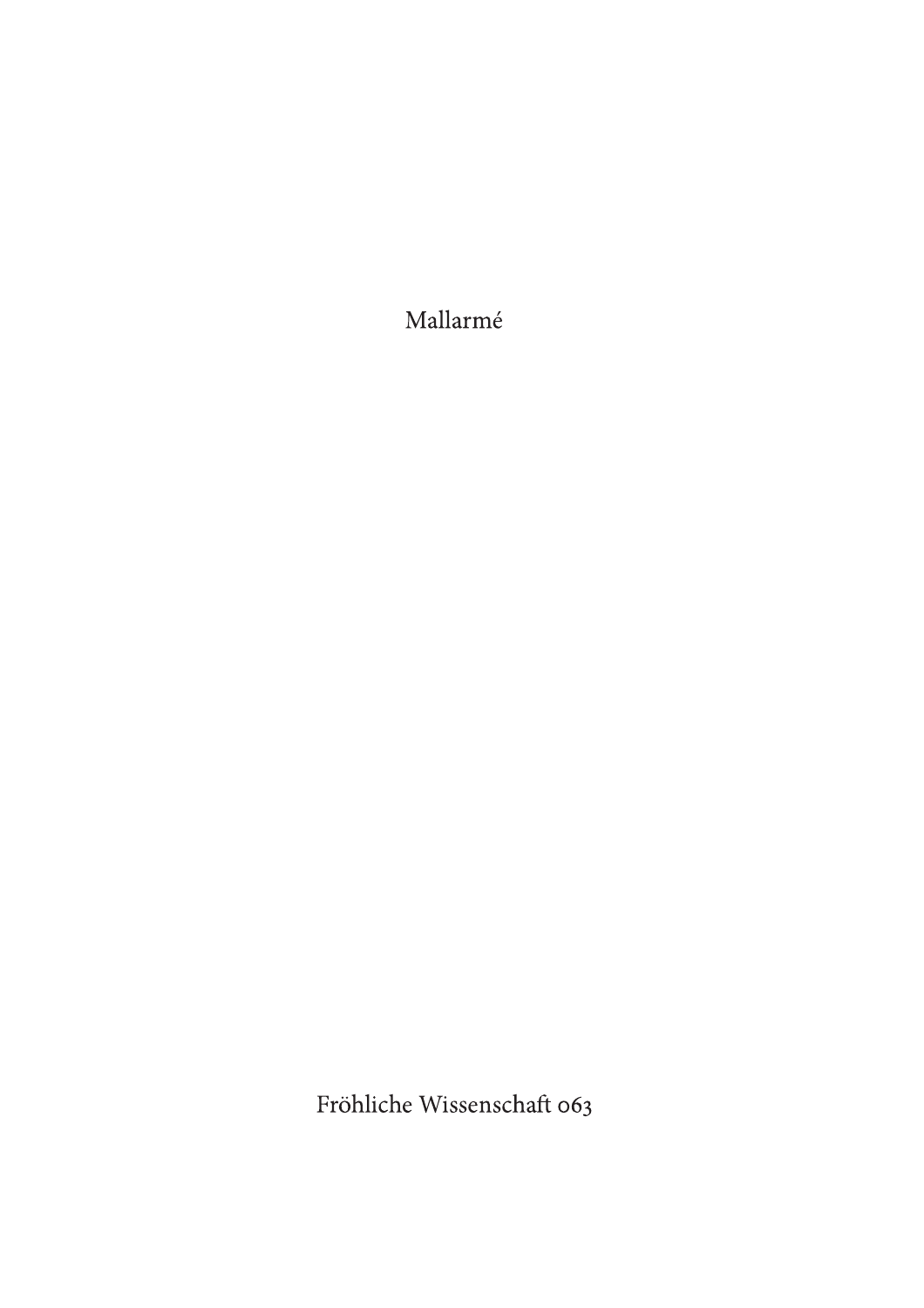Jean Bollack

# Mallarmé

Herausgegeben, aus dem Französischen übersetzt und mit einem Nachwort von Tim Trzaskalik

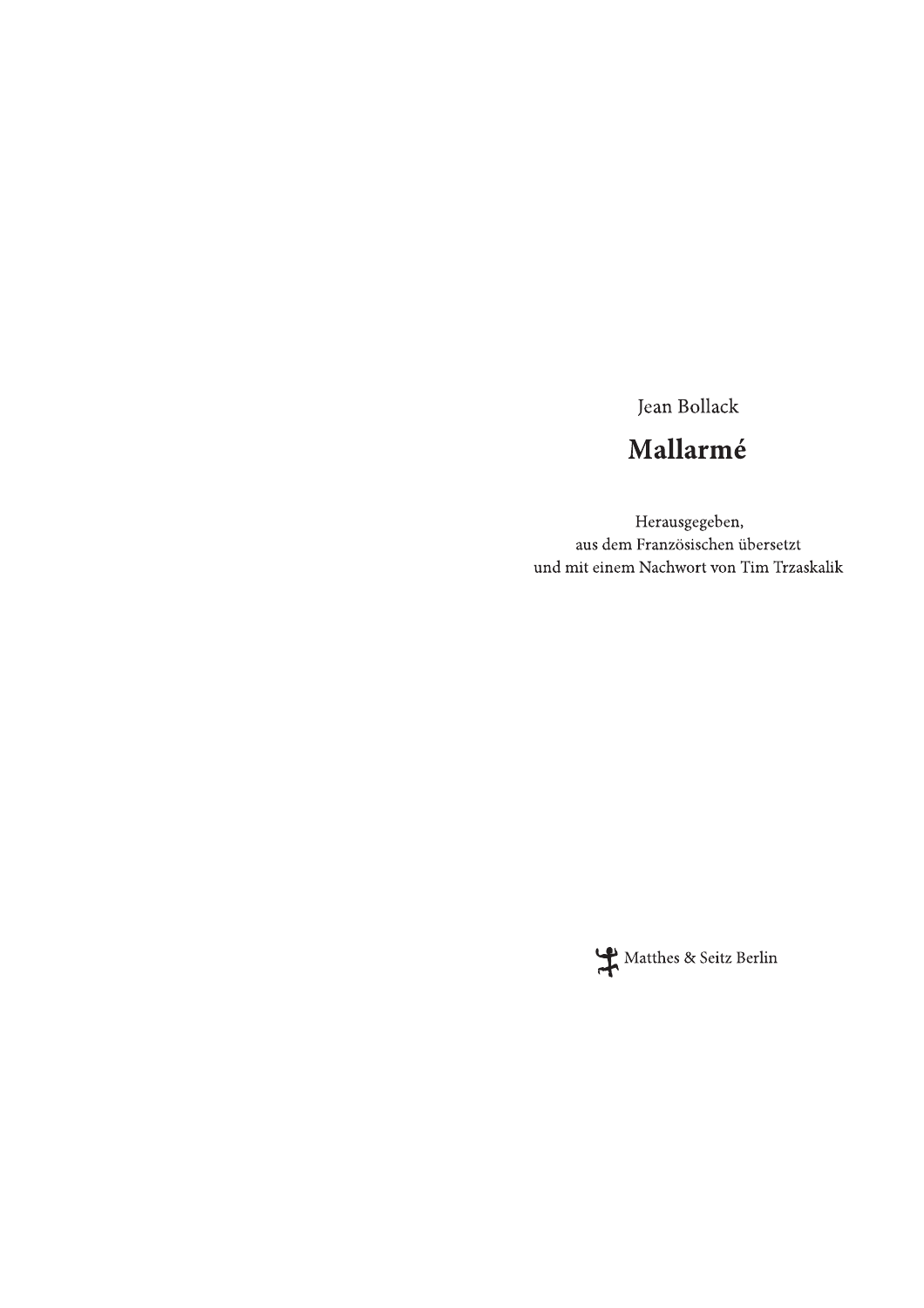# Die Dichtung und die Religion

Zu »Toast funèbre«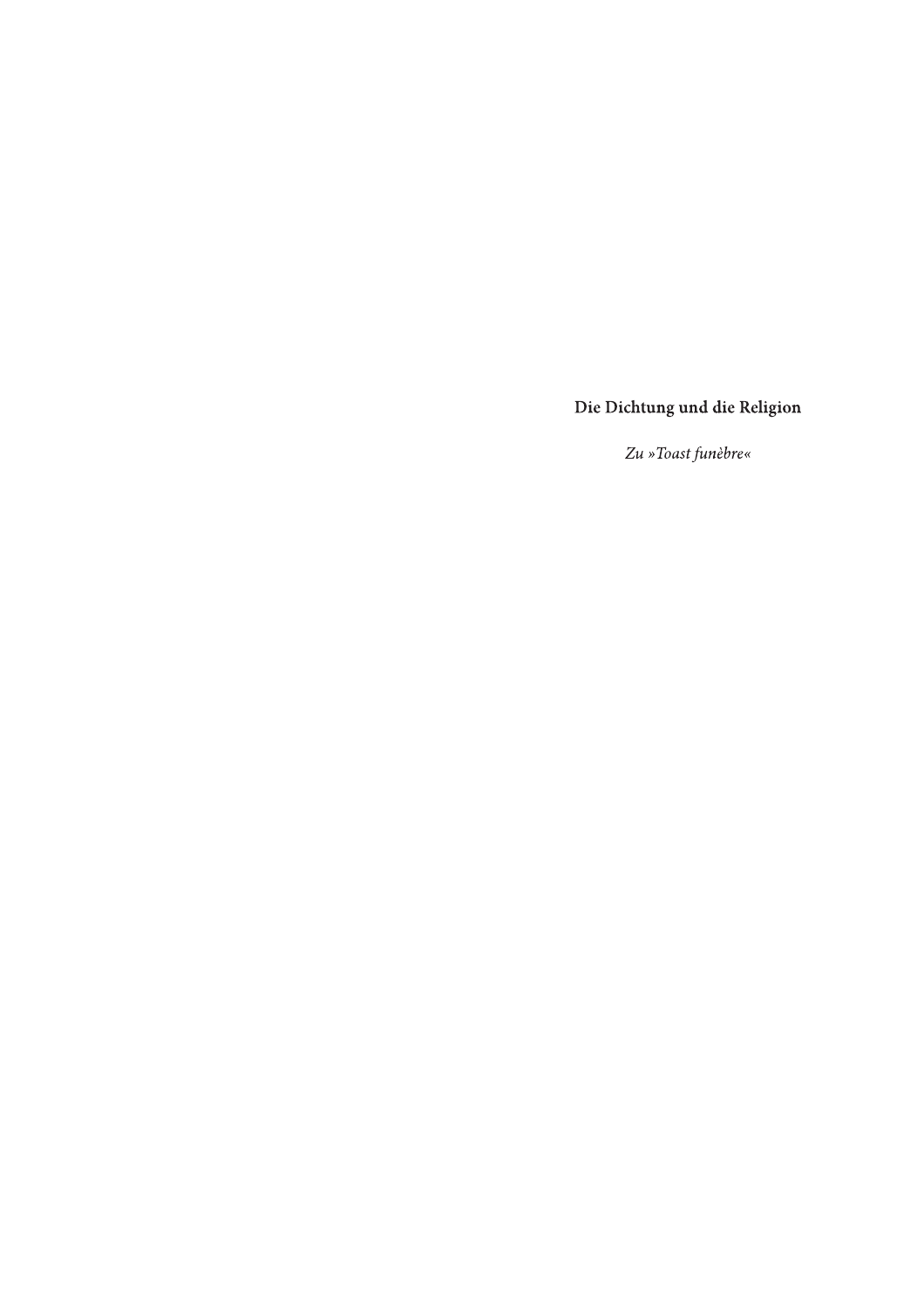## Toast funèbre

Ô de notre bonheur, toi, le fatal emblème!

Salut de la démence et libation blême, Ne crois pas qu'au magique espoir du corridor l'offre ma coupe vide où souffre un monstre d'or! Ton apparition ne va pas me suffire : Car je t'ai mis, moi-même, en un lieu de porphyre. Le rite est pour les mains d'éteindre le flambeau Contre le fer épais des portes du tombeau : Et l'on ignore mal, élu pour notre fête Très simple de chanter l'absence du poëte, Que ce beau monument l'enferme tout entier : Si ce n'est que la gloire ardente du métier, Jusqu'à l'heure commune et vile de la cendre, Par le carreau qu'allume un soir fier d'y descendre Retourne vers les feux du pur soleil mortel!

Magnifique, total et solitaire, tel Tremble de s'exhaler le faux orgueil des hommes. Cette foule hagarde ! elle annonce : Nous sommes La triste opacité de nos spectres futurs. Mais le blason des deuils épars sur de vains murs, J'ai méprisé l'horreur lucide d'une larme, Quand, sourd même à mon vers sacré qui ne l'alarme, Quelqu'un de ces passants, fier, aveugle et muet,

 $\overline{7}$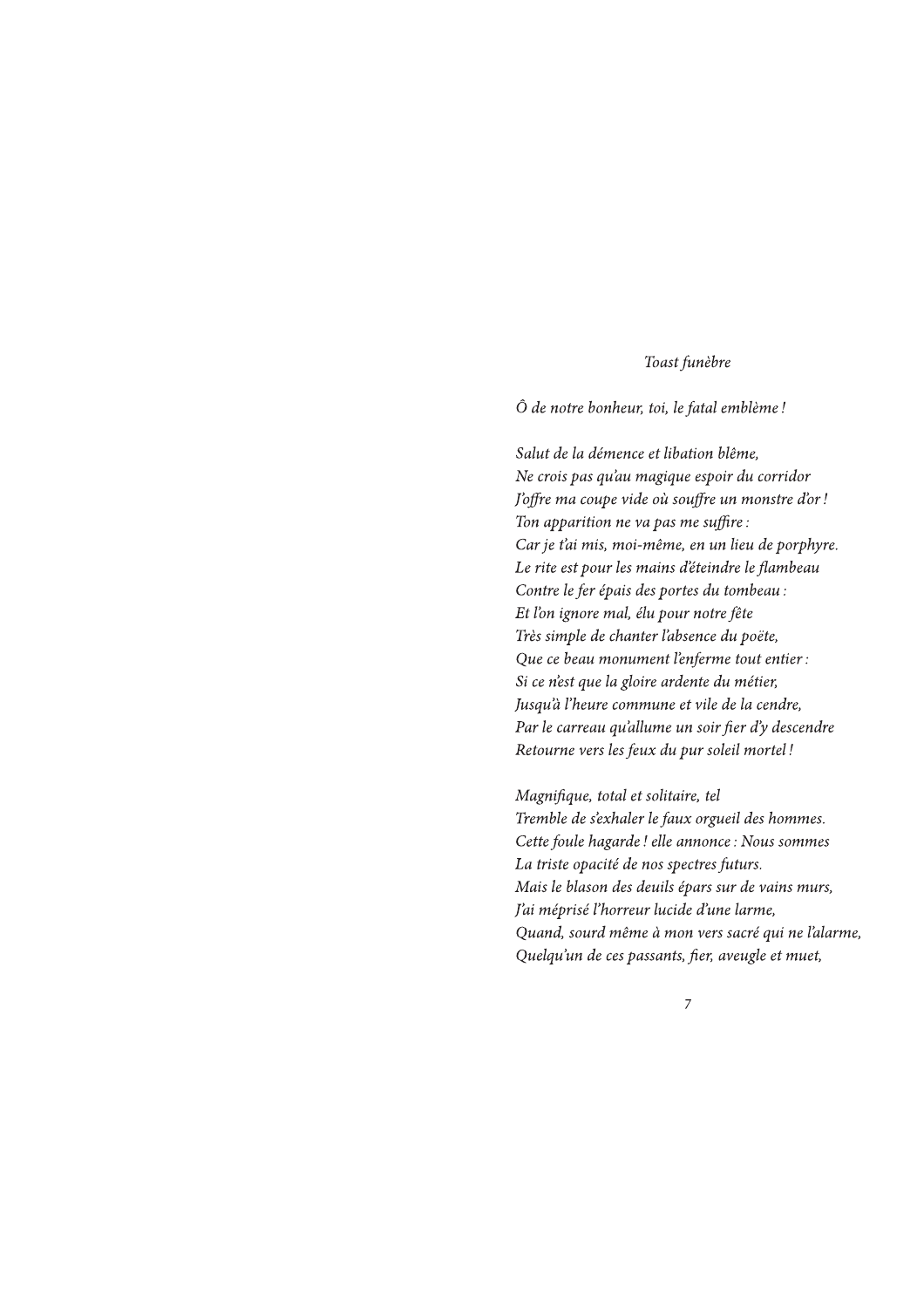Hôte de son linceul vague, se transmuait En le vierge héros de l'attente posthume. Vaste gouffre apporté dans l'amas de la brume Par l'irascible vent des mots qu'il n'a pas dits, Le néant à cet Homme aboli de jadis : « Souvenirs d'horizons, qu'est-ce, ô toi, que la Terre ? » Hurle ce songe; et, voix dont la clarté s'altère, L'espace a pour jouet le cri : « Je ne sais pas ! »

Le Maître, par un œil profond, a, sur ses pas, Apaisé de l'éden l'inquiète merveille Dont le frisson final, dans sa voix seule, éveille Pour la Rose et le Lys le mystère d'un nom. Est-il de ce destin rien qui demeure, non? Ô vous tous! oubliez une croyance sombre. Le splendide génie éternel n'a pas d'ombre. Moi, de votre désir soucieux, je veux voir, À qui s'évanouit, hier, dans le devoir, Idéal que nous font les jardins de cet astre, Survivre pour l'honneur du tranquille désastre Une agitation solennelle par l'air De paroles, pourpre ivre et grand calice clair, Que, pluie et diamant, le regard diaphane Resté là sur ces fleurs dont nulle ne se fane, Isole parmi l'heure et le rayon du jour!

C'est de nos vrais bosquets déjà tout le séjour, Où le poëte pur a pour geste humble et large De l'interdire au rêve, ennemi de sa charge : Afin que le matin de son repos altier,

Quand la mort ancienne est comme pour Gautier De n'ouvrir pas les yeux sacrés et de se taire, Surgisse, de l'allée ornement tributaire, Le sépulcre solide où gît tout ce qui nuit, Et l'avare silence et la massive nuit.

8

 $\overline{9}$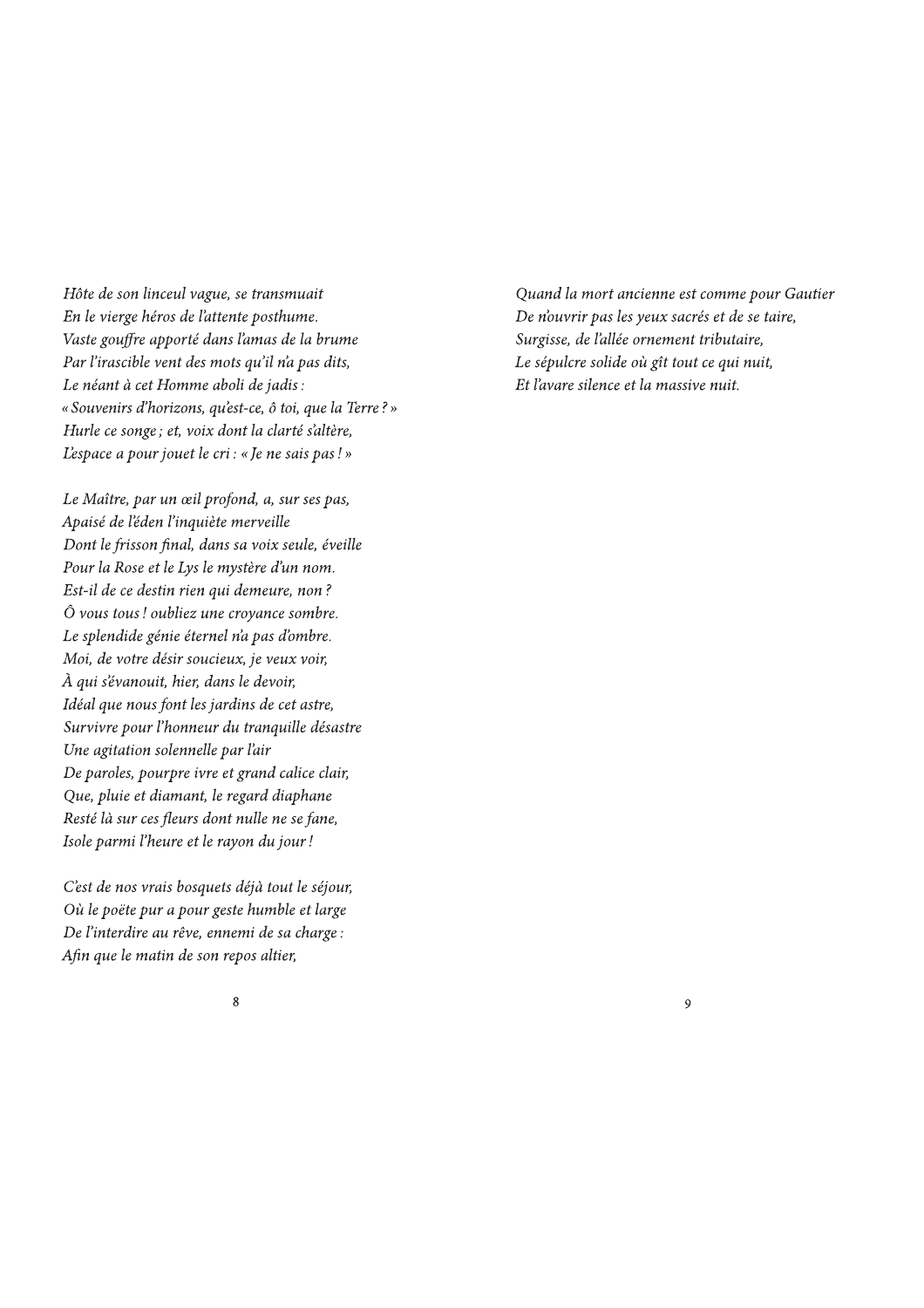#### Trinkspruch am Grabe

O unseres Glückes, du, fatales Emblem!

Heil der Demenz, bleicher Trunk, so glaube nur nicht, Ich reichte magischer Hoffnung des Korridors Meine leere Schale, auf der eines goldnen Ungeheuers Pein! Dein Erscheinen, mir wird es Nicht reichen: Ich bracht' dich an einen Porphyrort. Ritus den Händen ist's, die Flamme zu löschen An den groben Eisen der Pforten zum Grabe: Und schwer nur verkennt man, auserwählt, auf unserm Schlichten Feste des Dichters Fehlen zu singen, Dass dieses schöne Denkmal ihn vollends verschließt: Kehrte nicht um des Handwerks glühend Ruhm, selbst noch Zur gemeinen und ruchlosen Aschenstunde, Durch diese Scheibe, die seiner Niederkunft stolz Der Abend erhellt, zur reinen sterblich Sonne.

Herrlich, umfassend und solitär, so dass sich Zu bekunden zittert der Menschen falscher Stolz. Diese fahrige Menge verkündet: Wir sind Triste Trübe unsrer künftigen Gespenster. Doch das Wappen wirren Grams auf eitlen Mauern, Verschmähte ich der Träne hellsichtigen Graus, Als für meinen heil'gen Vers taub, der ihn nicht weckt, Einer dieser Mittler, hochmütig, blind und stumm,

Seines vagen Totenhemds Gast, sich wandelte Zum ledigen Helden posthumer Erwartung. Weiter Schlund gerissen in die Nebelmasse Von der Wörter Jähzorn-Wind, die er nicht gesagt, Das Nichts zum Menschen, zum einst schon getilgten: Horizonterinnern, was, sag's, ist die ERDE? Brüllt dies Sinnen; und, Stimme, ihr Klares dunkelt, Der Raum spielt mit ihrem Schrei: »Ich weiß es doch nicht!«

Der MEISTER, mit tiefem Auge, besänftigte Auf all seinen Wegen Edens ängstlich Wunder, Dessen letzte Regung nur in seiner Stimme ROSE und LILIE in den Namen erweckt. Ist denn nichts an diesem Schicksal, das bliebe, nichts? Ach ihr alle! Vergesst einen düstren Glauben. Des ew'gen Genius Glanz kennt keinen Schatten. Ich will, euer Wünschen, es ist meine Sorge, Ihn, der in der Pflicht gestern also erblasste, Ideal von Gärten dieses Gestirns bestellt, Überleben sehn zur Ehr' ruhend Desasters Ein weihevoll reges Wogen aus der Wörter Luft, trunkener Purpur und großer klarer Kelch, Die, Regen und Juwel, der diaphane Blick, Der bei den Blumen blieb, von denen keine welkt, Inmitten von Stunde und Tagesschimmern liest!

Das ist unsrer wahren Haine heiles Weilen, Wo reinen Dichters Geste, Demut und Weite, Das Träumen untersagt, den Feind seiner Weisung: Dass am Morgen seiner Ruhe hohen Mutes,

 $10$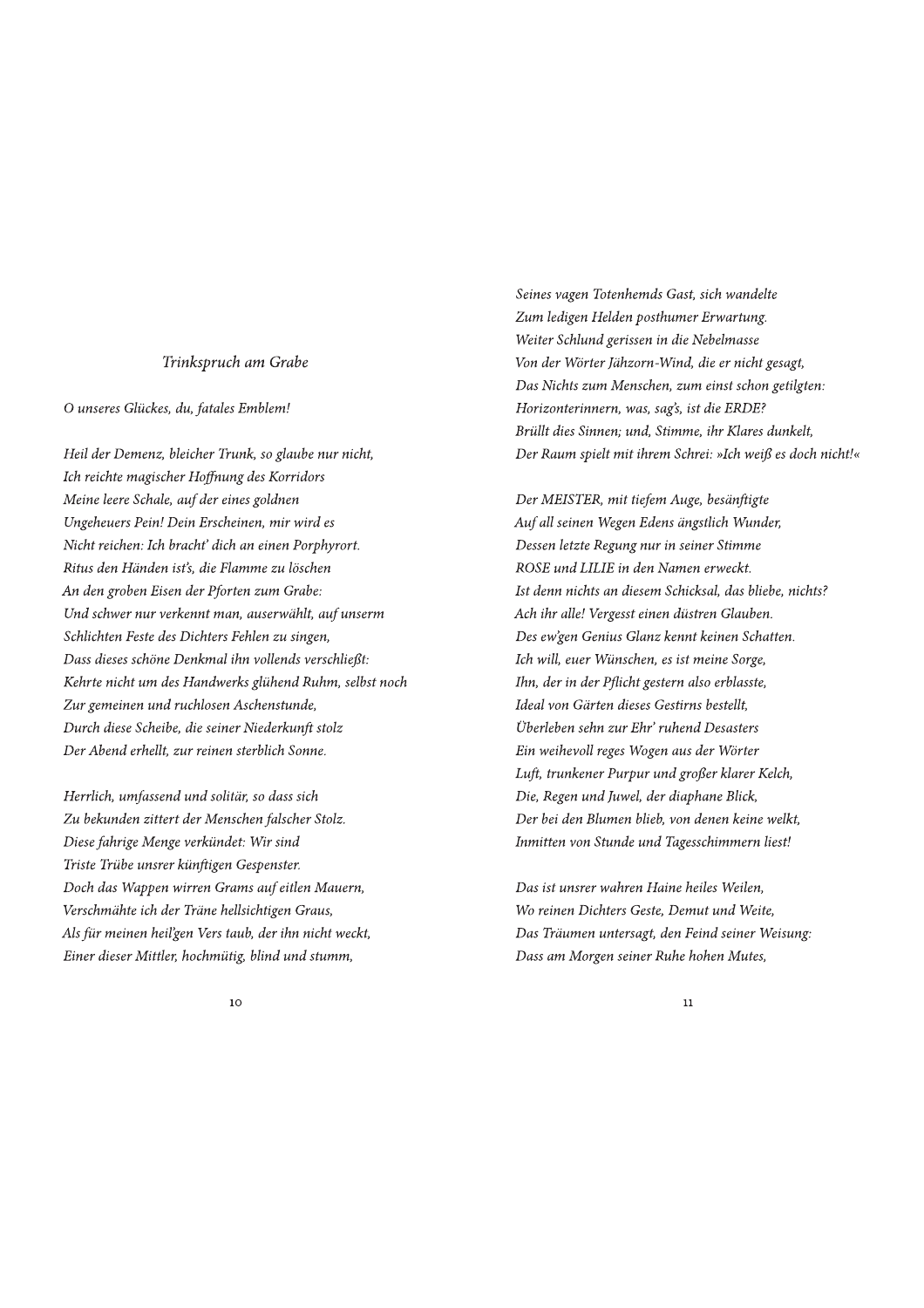Wenn der urtümliche Tod heißt wie für Gautier Heil'ge Augen nicht zu öffnen, und zu schweigen, Aufsteige, der Allee Tribut zollender Schmuck, Das sichere Grab, wo alles Schädliche schläft, Das geizige Schweigen und die massive Nacht.

I.

Das Gedicht »Toast funébre« ist ein rhetorisches Bravourstuck, das im Werk Mallarmés einzigartig dasteht. Es spricht in seiner eigenen, nicht zu verken-I.<br>Das Gedicht »Toast funèbre«<br>Bravourstück, das im Werk Mall<br>steht. Es spricht in seiner eiger<br>nenden Sprache, schließt aber<br>und prosaische, gar periodisie<br>ein und löst sie auf; es durchdri<br>auf, so wie es alles zu integri nenden Sprache, schließt aber vielfältige poetische und prosaische, gar periodisierte Traditionen mit ein und lost sie auf; es durchdringt sie. . <sup>1.</sup><br>
»Toast funèbre« ist ein rhetorisches<br>
das im Werk Mallarmés einzigartig da-<br>
ht in seiner eigenen, nicht zu verken-<br>
he, schließt aber vielfältige poetische<br>
he, gar periodisierte Traditionen mit<br>
ie auf; es durchdri auf, so wie es alles zu integrieren imstande ist und dabei gleichzeitig auf die Fremdheit und Eigenart eiroast runebre« ist ein rnetorisches<br>as im Werk Mallarmés einzigartig da-<br>t in seiner eigenen, nicht zu verken-<br>e, schließt aber vielfältige poetische<br>, gar periodisierte Traditionen mit<br>auf; es durchdringt sie. Es nimmt si ner literarischen Komposition weist, die nicht durch den besonderen Anlass bestimmt war, ihm aber diese besondere Form verlieh, und mit ihr diesen besonderen Gehalt. Es ist das langste der von Maluna prosaische, gar periodisierte Traditione<br>ein und löst sie auf; es durchdringt sie. Es nim<br>auf, so wie es alles zu integrieren imstande is<br>dabei gleichzeitig auf die Fremdheit und Eiger<br>ner literarischen Komposition wei larmé vor seinem Tod unter dem Titel *Poèsies* zu einem Buch versammelten Gedichte. Den Anlass zu »Toast funebre« bildete eine Veröffentlichung mit mehr als achtzig Texten, auch von jungeren Dichtern, die den am 23. Oktober 1872 verstorbenen Théophile Gautier ehren sollte: ein »Tombeau de Théophile Gautier«, das dann 1873 erschien. »Toast funébre«, Mallarmés Beitrag, richtete sich ebenso sehr an die anderen Beteiligten, Freunde und Zelebritaten, darunter Victor Hugo, Leconte de Lisle, Théodore de Banville, François Coppée, neben einer Menge anderer. Mallarmé verfugte bei diesem Anlass uber eine Tribune. Er war dreißig Jahre alt und Ineophile Gautier enren solite: ein » fombeau<br>Théophile Gautier«, das dann 1873 erschien. »To<br>funèbre«, Mallarmés Beitrag, richtete sich eber<br>sehr an die anderen Beteiligten, Freunde und Z<br>britäten, darunter Victor Hugo, L

 $12$  and  $13$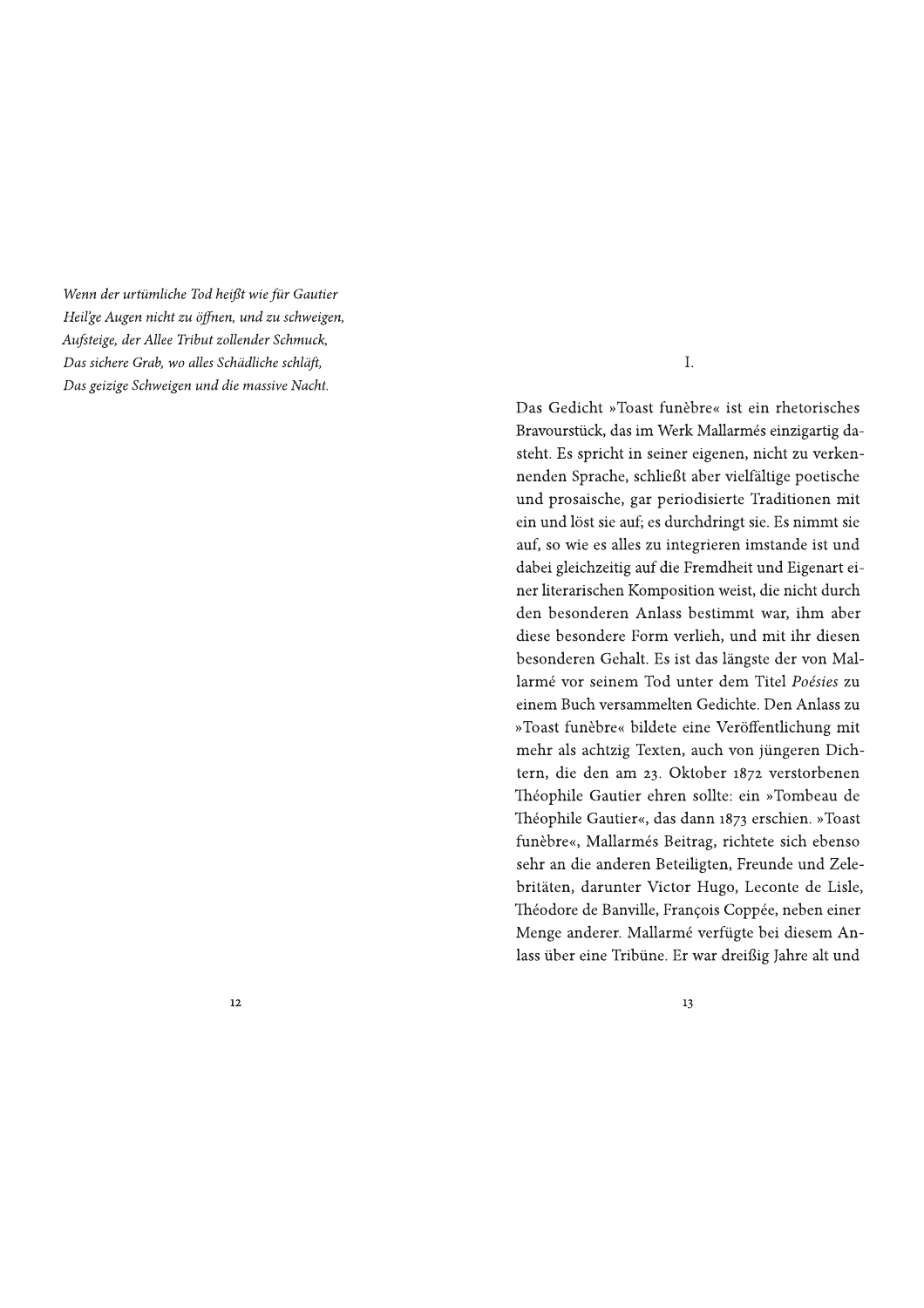eben nach Paris übergesiedelt. Er schrieb im regen Austausch mit anderen Dichtern, aber auch für sich, wobei er sich deshalb nicht weniger an die anderen richtete, die ihrerseits die Literatur vertraten. Das Thema, das sich Mallarmé vorgenommen hat, bezeichnet er in einem Brief vom 1. November 1872 an den Dichter Catulle Mendès, den Schwiegersohn Gautiers: »[...] ich will, wahrscheinlich in Paarreimen, eine der glorreichen Eigenschaften Gautiers besingen: rätselhafte Gabe, mit Augen zu sehen. (Streichen Sie: rätselhaft.) Ich werde den Sehenden besingen; er wurde in diese Welt gestellt und hat sie angesehen, was man nicht tut.« Im Original ist von »le don mystérieux de voir avec les yeux« die Rede. Die »yeux« (Augen) dringen ins »Mystérieux« ein und zersetzen es. Sie machen es obsolet, man kann es weglassen. Der Dichter ist kein Seher, er wird zum Sehenden. Es geht nicht um religiöse Inspiration, sondern um eine ekstatische Transposition der Inspiration in die Sprache selbst. Gautier ist kein voyant im gewöhnlichen Sinne, kein Erleuchteter, sondern ein voyeur (in der gewöhnlichen Sprache: ein Besessener), wobei das andere, das Hellseherische, von der überlegenen Schau des Schönen mitgetragen wird. Das Sehwerk Rilkes zur Zeit der Neuen Gedichte ließe sich leicht auf die Parolen des Parnasse zurückführen. Gautier hält sich an die Welt, an das, was da ist.

Π.

In seinem lesenswerten Buch über Stéphane Mallarmé (Selon Mallarmé, Paris 1995) hebt Paul Bénichou die gelungene Verbindung hervor, welche die überzeugende Klarheit des Plädoyers und die Spannung in der poetischen Struktur im Gedicht miteinander eingegangen sind. Doch vielleicht hält man sich besser an die einheitliche Reflexion über dasmit der Philosophie wie mit der Theologie rivalisierende – Vermögen der Dichtung, die das gegebene Thema als Grundlage wählt. Die Änigmatisierung schafft selbst die Klarheit, im Vorgang der Entzifferung gibt sich die Reflexion als solche zu erkennen.

Mallarmé schreibt eine Poetik und schafft sich mit ihr eine Position, mit der sich die exklusive Diesseitigkeit gegen alle Ansprüche der Religion verteidigen lässt. Er schreibt dadurch auch gegen die Dichtung, wie sie gemeinhin verstanden und ausgeübt wird. Der eigentliche Kampf wird im Bereich des Poetischen ausgefochten. Dazu dient ihm das Werk Gautiers. Zum Umkreis des Parnasse gehörend, einer Strömung, die sich dem Jahrhundert der Wissenschaft verpflichtet weiß, hat es sich im Bereich der Kunst (der Gegenstandsbezogenheit und des Artifiziellen) weitgehend der Religiosität entzogen, so wie diese in der romantischen Weltanschauung zum Tragen kommt. Mallarmés Stellungnahme reicht in die frühe Zeit (zu Lebzeiten Baudelaires) zurück. Die Läuterung vollzieht sich im Raum der sprach-

15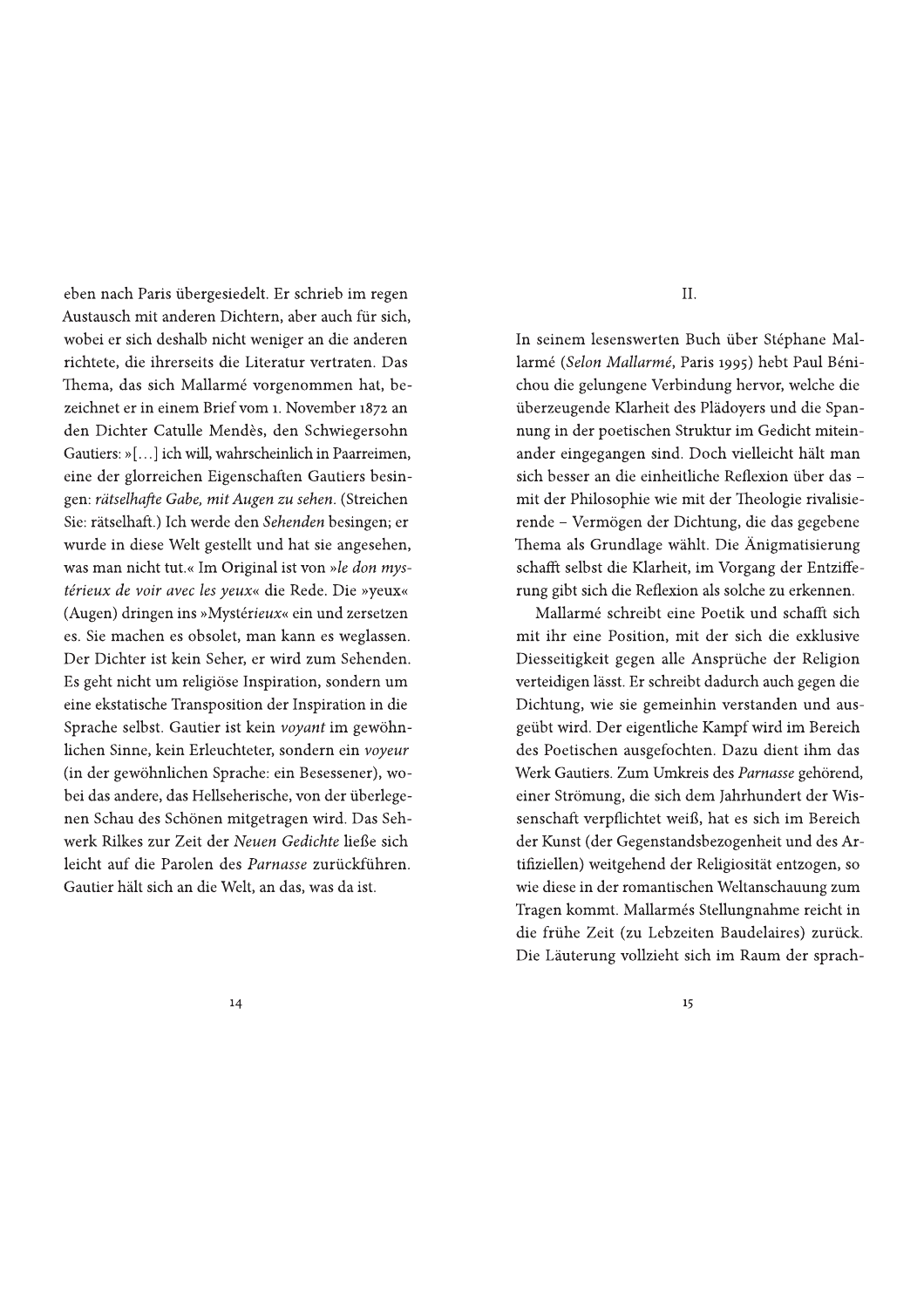lichen Gebilde, und erst von dieser Zitadelle aus lassen sich die Riten der Jenseitserwartungen als bloße Usurpation eines um vieles berechtigteren Anspruchs und als Riten der Infirmität verpönen. Dem Dionysischen bleiben die Gärten in strengster Weise verschlossen. Mit dem Szientifischen verbunden ist gerade die hohe Intellektualität der Distanz, die sich im sprachlichen Ausdruck niederschlägt.

# III.

Das Gedicht entstand ein Jahr nach der Kommune, dem Jahr, in dem Mallarmé gleichsam leibhaftig und in voller Größe in den Pariser Zirkel der Literatur eintrat, fünf Jahre nach dem Tod Baudelaires, der 1857 Les Fleurs du mal Gautier, dem Magier, gewidmet hatte (»Au poëte impeccable, au parfait magicien dès Lettres françaises«). Sein Stern wurde schon damals in diesen Himmel versetzt (»man fragt sich, ob Baudelaire nicht auch, bei aller Freundschaft, meinte, sein Buch könne durch den Namen Gautiers, der in den Regierungskreisen verkehrte, beschützt sein«, wie Claude Pichois bemerkt - in: Charles Baudelaires, Oeuvres complètes, édition de Claude Pichois, Band I, Gallimard, Paris 1975, S. 829). Mag sein, dass Gautier in etwa den Platz von Victor Hugo einnahm, den Platz eines Gegen-Hugos, da die scharfen sprachlichen Konturen in ihrer Klarheit und mit ihrer besonderen Spielart einer Abstinenz - sowohl für

16

Baudelaire wie auch später für Mallarmé - als ein Fundament der Dichtkunst betrachtet werden konnten. Ein Jahr danach schreibt Baudelaire einen längeren Essay über Gautier, er schickt ihn dem großen Victor Hugo und bittet ihn um ein Vorwort. In seinem Antwortbrief erkennt Hugo Baudelaires »Philosophie« des »l'art pour l'art« an - die Dichter sind doch alle Philosophen -, er lasse dies gelten (»je l'admets«), stehe jedoch seinerseits auf der Seite der Menschheit und deswegen auch auf der Seite des industriellen Fortschritts. Ist das die neue Religion? Im sechsten Abschnitt seines Essays von 1859 berührt Baudelaire die Kritik, die nicht wenige gegen Gautiers Haltung zur Religion aussprechen (und auch zur Politik, die sich von ihr nicht trennen lässt); er, Baudelaire, könne zur Verteidigung Gautiers eine andere Abhandlung verfassen. Wäre es nicht derselbe Essay, an dessen Ende er gerade angelangt ist und in dem sich die Kunst um ihrer selbst willen erhöht? Die Grenzen sind gezogen zwischen den Sitten, »l'ordre moral«, und der Zukunft der Menschheit, zwischen diesen beiden und der Kunst (Nietzsches Künstler), die Mallarmé qua Dichtung in ihr Recht setzt und verabsolutiert. Während der Jahre des »Exils« (in Tournon, Besançon und Avignon) hatte Mallarmé seinen Kampf mit dem Engel, gegen Gott, vielleicht auch gegen Baudelaire, oder wenigstens über ihn hinaus, ausgefochten. Die Sprache war in ihre unbegrenzte Suprematie eingesetzt. Die Transzendenz war subvertiert. In ihr war das Schöne vor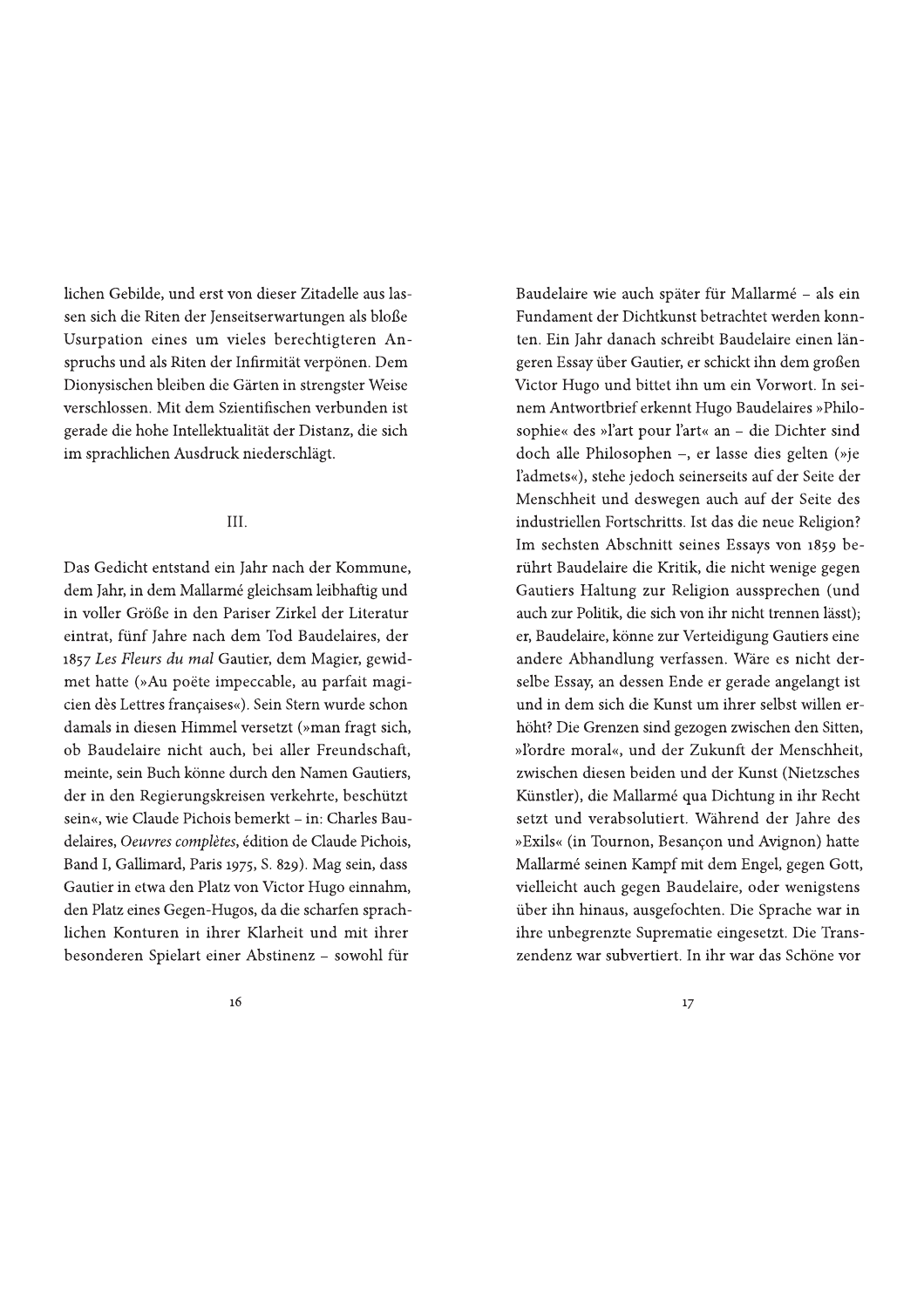das Nichts gestellt, um die leeren Formen der Materie umzugestalten und zu beleben. Alle weiteren Experimente waren seit diesen frühen Jahren, seit 1864 bereits, definitiv ein- und vorgeplant.

#### IV.

Das Gedicht »Toast funèbre« besteht aus 56 Versen, auf fünf Strophen verteilt, die jede für sich eine besondere Sicht der Welt und des In-der-Welt-Seins entwerfen, wobei die erste aus einem einzigen Vers besteht. Sie enthält das »du«, das ein jeder nach der Vorgabe anzusprechen hatte; Mallarmé entledigte sich der Aufgabe auf seine Weise:

## Ô de notre bonheur, toi, le fatal emblème !

Ein gedrängter Aphorismus nimmt die Stelle eines Prologs ein: Er führt die Diskrepanz aus. Auf der einen Seite steht das Werk, das von allen geteilte Glück (»bonheur« im prägnanten Sinne Mallarmés), das sich den Dichtungen Gautiers verdankt. Es spricht für sich; davon getrennt, steht in der Antithese des zweiten Halbverses der Tod, als ein Zeichen, das noch im Unglück, in der Fatalität, auf das Glück weist, es zur Erscheinung bringt. Gegen die Positivität des Erlangten kommt dem unvermeidlichen Ende des Lebens keine Bedeutung zu. Ist doch das eine mit dem anderen verbunden. Die Über-

 $18$ 

windung des Todes geht voraus, sie vollzieht sich im Leben. Das »Du« bezieht sich auf den Tod und nicht auf die Figur des Dichters, wie man es oft annimmt. Bénichou dehnt die Chance, den Glücksfall (worauf er das Wort Glück reduziert) und das Possessivpronomen in der ersten Person Plural (»unseres Glückes« – »notre bonheur«) auf die gesamte Zunft der Dichter aus (»la conjonction paradoxale de l'heureuse fortune et de la fatalité« - die paradoxe Verbindung zwischen glücklichem Geschick und Verhängnis). Diese Lektüre entspricht einer Erwartung; die Änigmatisierung hebt jedoch nicht die jeweilige Aussage durch deren Verallgemeinerung wieder auf; sie führt zu einer präzisen Entzifferung. Vorstellungen stehen einander entgegen.

Es geht weder um das Gelingen noch um den Erfolg, sondern um das Vorhandene und das Vollbrachte. Mallarmé ist scharf, schärfer, als man ihn liest, radikaler.

V.

Salut de la démence et libation blême, Ne crois pas qu'au magique espoir du corridor l'offre ma coupe vide où souffre un monstre d'or! Ton apparition ne va pas me suffire : Car je t'ai mis, moi-même, en un lieu de porphyre. Le rite est pour les mains d'éteindre le flambeau Contre le fer épais des portes du tombeau :